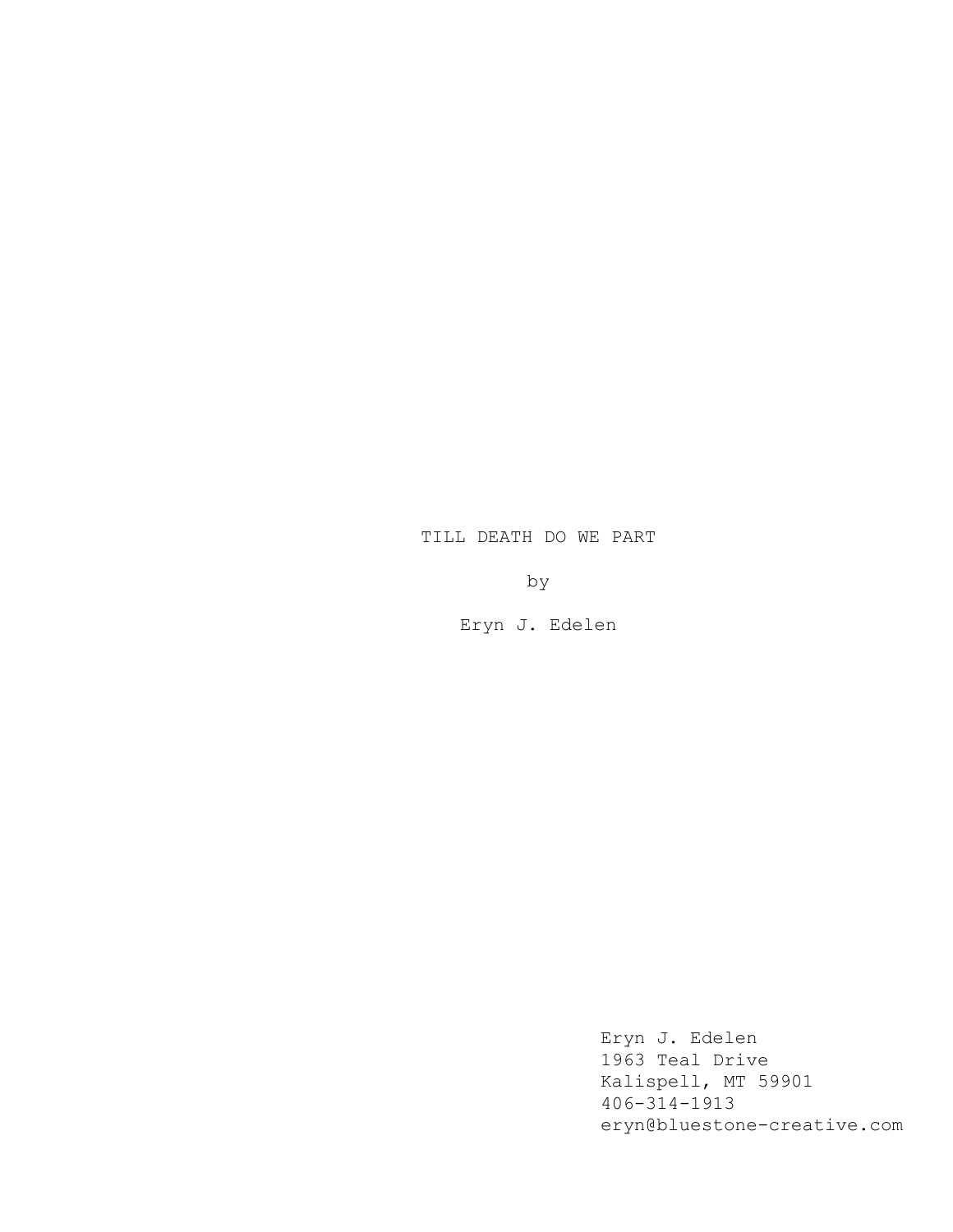FADE IN

INT. FARM HOUSE KITCHEN - DAY

Filtered sunlight through closed blinds illuminates a room that hasn't changed in forty years. It's spotlessly clean and completely stale.

Piercing the silence is the low DRONE of a TV from a nearby room and the steady tick of a grandfather clock. GERALD (85) meticulously injects a clear fluid into a cold beef roast with a syringe.

He's wrinkled and his mouth descends into such a frown that if the corners dropped any further they would disappear under his chin. He reeks of lost dreams and countless failures.

INT. FARM HOUSE LIVING ROOM - CONTINUOUS

Like the kitchen, everything's old but spotless. A side table separates two matching chairs that face the ancient TV. EDITH (82) sits with a fat, fuzzy cat in her lap.

Her hairstyle hasn't changed in decades and there's a sneer permanently etched on her face. Her make-up's nice but even so, there's no denying that she's a wicked, old hag.

Shoving the cat from her lap, she takes a small, unmarked, glass vial from her pocket and with a nervous glance at the kitchen, quickly pours the vial into Gerald's coffee cup.

> EDITH (whisper) Happy anniversary to me. (yelling to the kitchen) Take the roast beef out while you're

GERALD (O.S.) Yeah, Yeah, Yeah. Already did.

She gives the coffee a quick stir, lifts herself from the chair and shoves the empty vial back in her pocket.

INT. FARM HOUSE KITCHEN - CONTINUOUS

in there!

SHUFFLING FOOTSTEPS give away Edith's approach. Gerald hurriedly drops the syringe and gives it a kick under the counter, just as she walks in.

> EDITH You ready for lunch?

GERALD Would I have come in here if I wasn't?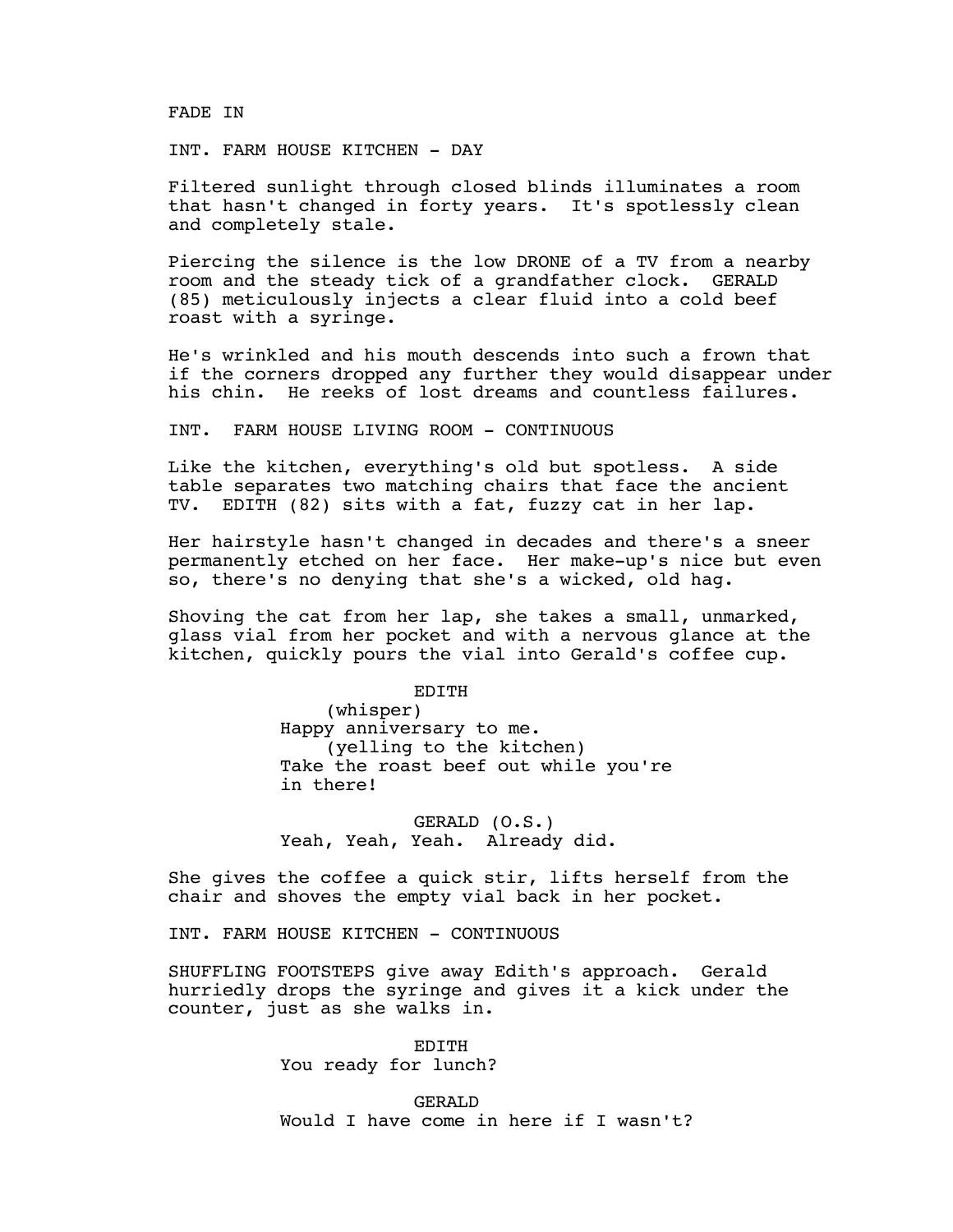He gets fixings from the fridge and she gets the bread. Although they work together, there's no pleasure in it and while slicing the meat, Edith notices the multiple little syringe holes. Her eyes narrow but she says nothing.

# GERALD (CONT'D)

I changed my mind. I want turkey.

#### EDITH

You hate turkey.

He fetches the turkey and her eyes narrow again. One of the holes in the meat drips. Her suspicion peaks.

> GERALD Isn't our anniversary today?

> > EDITH

Hard to believe.

## GERALD

Marrying you was the best thing that ever happened to me. Heck, we're a picture of success.

Edith chuckles but it's an evil-freaking-chuckle.

# GERALD (CONT'D)

Yep. Something tells me that these last years are going to be the best.

## **EDITH**

I couldn't agree more.

#### GERALD

I think we should go out to dinner, tonight. To celebrate.

EDITH Maybe. Let's see how you feel later. (beat) Your coffee's still in the living room. You want it with lunch?

Gerald nods 'yes'. She takes the sandwiches to the table but before he can make it the the door, his leg gives out and he goes down with a thud and a groan. Edith cackles.

# GERALD

Evil witch! Help me up!

She snorts and laughs at him some more. He groans and tries to get up but winces in pain.